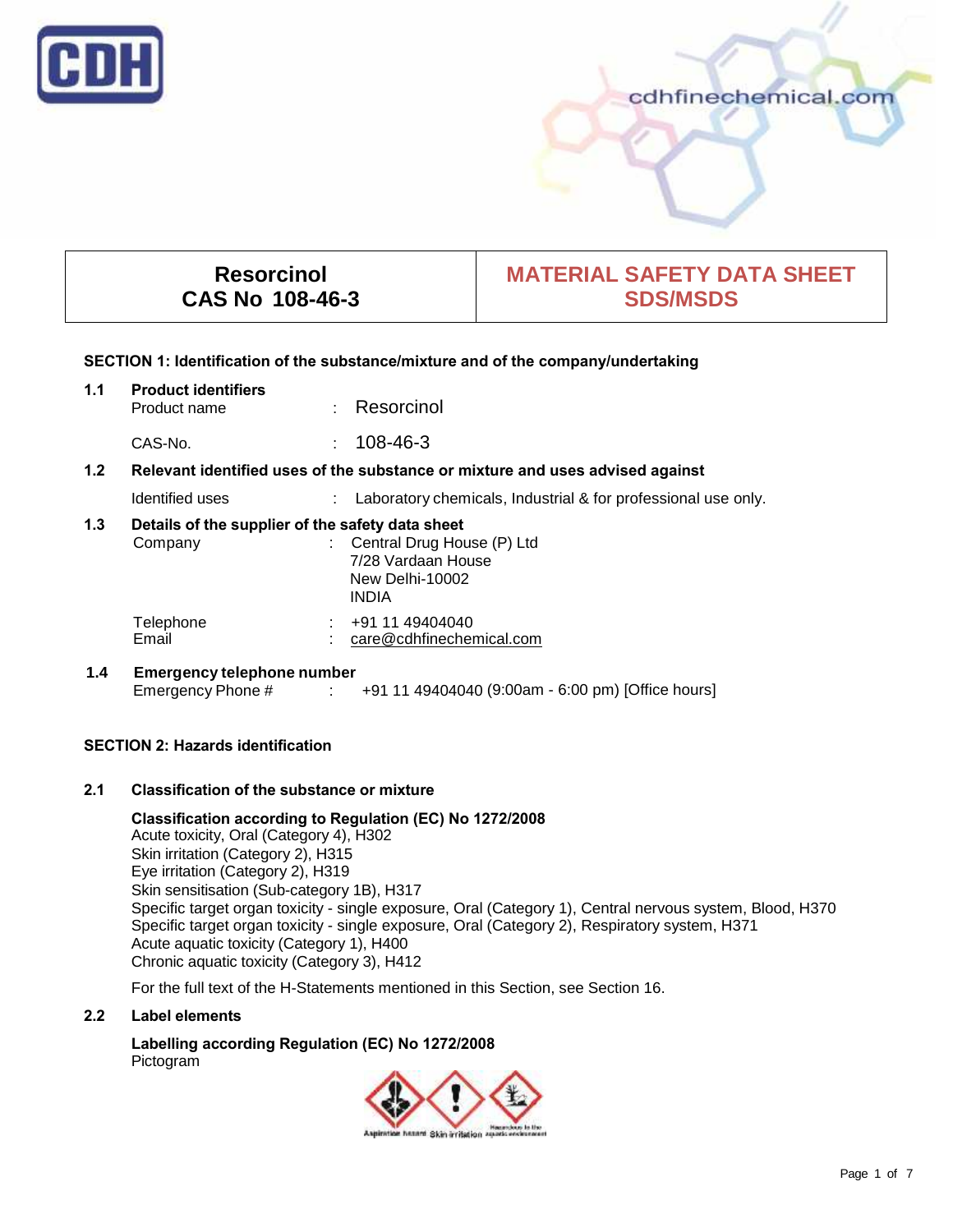| Signal word                              | Danger                                                                                       |
|------------------------------------------|----------------------------------------------------------------------------------------------|
| Hazard statement(s)                      |                                                                                              |
| H302                                     | Harmful if swallowed.                                                                        |
| H <sub>315</sub>                         | Causes skin irritation.                                                                      |
| H <sub>317</sub>                         | May cause an allergic skin reaction.                                                         |
| H <sub>319</sub>                         | Causes serious eye irritation.                                                               |
| H370                                     | Causes damage to organs (Central nervous system, Blood, Respiratory<br>system) if swallowed. |
| H410                                     | Very toxic to aquatic life with long lasting effects.                                        |
| Precautionary statement(s)               |                                                                                              |
| P <sub>260</sub>                         | Do not breathe dust/fume/gas/mist/vapours/spray.                                             |
| P <sub>273</sub>                         | Avoid release to the environment.                                                            |
| P <sub>280</sub>                         | Wear eye protection/ face protection.                                                        |
| $P308 + P311$                            | IF exposed or concerned: Call a POISON CENTER or doctor/ physician.                          |
| $P333 + P313$                            | If skin irritation or rash occurs: Get medical advice/attention.                             |
| $P337 + P313$                            | If eye irritation persists: Get medical advice/attention.                                    |
| Supplemental Hazard<br><b>Statements</b> | none                                                                                         |

## **2.3 Other hazards**

This substance/mixture contains no components considered to be either persistent, bioaccumulative and toxic (PBT), or very persistent and very bioaccumulative (vPvB) at levels of 0.1% or higher.

## **SECTION 3: Composition/information on ingredients**

#### **3.1 Substances**

| Synonyms         | 1,3-Benzenediol<br>Resorcinolum  |  |
|------------------|----------------------------------|--|
| Formula          | $\frac{1}{2}$ C <sub>6H6O2</sub> |  |
| Molecular weight | : $110,11$ g/mol                 |  |
| CAS-No.          | 108-46-3                         |  |
| EC-No.           | 203-585-2                        |  |
| Index-No.        | 604-010-00-1                     |  |

## **Hazardous ingredients according to Regulation (EC) No 1272/2008**

| Component                                         |                                       | Classification                                                                                                                                                                                                   | Concentration |
|---------------------------------------------------|---------------------------------------|------------------------------------------------------------------------------------------------------------------------------------------------------------------------------------------------------------------|---------------|
| 1,3-Benzenediol<br>CAS-No.<br>EC-No.<br>Index-No. | 108-46-3<br>203-585-2<br>604-010-00-1 | Acute Tox. 4; Skin Irrit. 2; Eye<br>Irrit. 2; Skin Sens. 1B; STOT<br>SE 1; STOT SE 2; Aquatic<br>Acute 1; Aquatic Chronic 3;<br>H302, H315, H319, H317,<br>H370, H371, H400, H412<br>M-Factor - Aquatic Acute: 1 | $\leq$ 100 %  |

For the full text of the H-Statements mentioned in this Section, see Section 16.

## **SECTION 4: First aid measures**

## **4.1 Description of first aid measures**

#### **General advice**

Consult a physician. Show this safety data sheet to the doctor in attendance.

#### **If inhaled**

If breathed in, move person into fresh air. If not breathing, give artificial respiration. Consult a physician.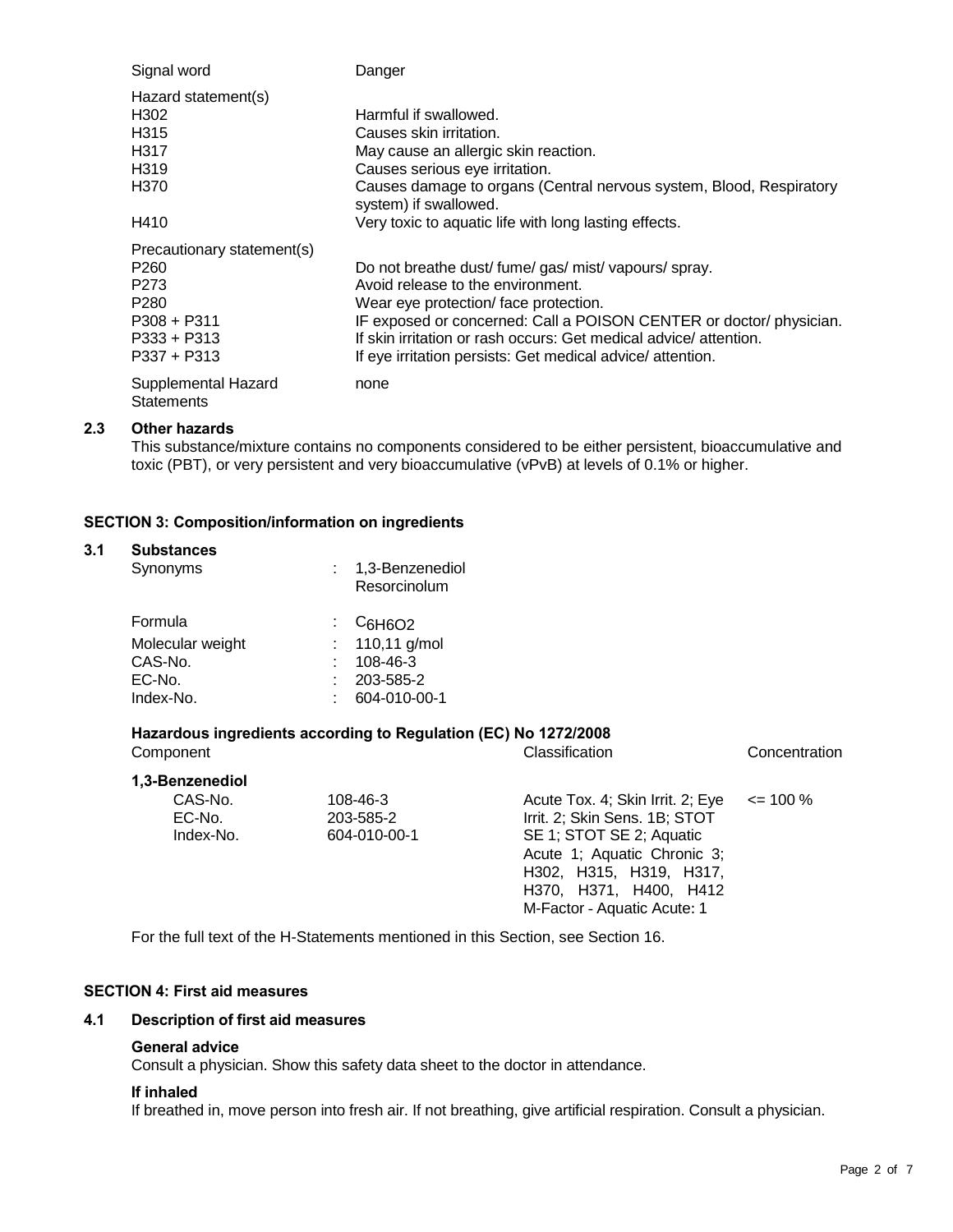## **In case of skin contact**

Wash off with soap and plenty of water. Take victim immediately to hospital. Consult a physician.

#### **In case of eye contact**

Rinse thoroughly with plenty of water for at least 15 minutes and consult a physician.

#### **If swallowed**

Never give anything by mouth to an unconscious person. Rinse mouth with water. Consult a physician.

#### **4.2 Most important symptoms and effects, both acute and delayed**

The most important known symptoms and effects are described in the labelling (see section 2.2) and/or in section 11

**4.3 Indication of any immediate medical attention and special treatment needed** No data available

#### **SECTION 5: Firefighting measures**

#### **5.1 Extinguishing media**

#### **Suitable extinguishing media**

Use water spray, alcohol-resistant foam, dry chemical or carbon dioxide.

**5.2 Special hazards arising from the substance or mixture** Carbon oxides

#### **5.3 Advice for firefighters** Wear self-contained breathing apparatus for firefighting if necessary.

**5.4 Further information** No data available

#### **SECTION 6: Accidental release measures**

#### **6.1 Personal precautions, protective equipment and emergency procedures**

Use personal protective equipment. Avoid dust formation. Avoid breathing vapours, mist or gas. Ensure adequate ventilation. Evacuate personnel to safe areas. Avoid breathing dust. For personal protection see section 8.

## **6.2 Environmental precautions**

Prevent further leakage or spillage if safe to do so. Do not let product enter drains. Discharge into the environment must be avoided.

# **6.3 Methods and materials for containment and cleaning up**

Pick up and arrange disposal without creating dust. Sweep up and shovel. Keep in suitable, closed containers for disposal.

**6.4 Reference to other sections**

For disposal see section 13.

## **SECTION 7: Handling and storage**

#### **7.1 Precautions for safe handling**

Avoid contact with skin and eyes. Avoid formation of dust and aerosols. Provide appropriate exhaust ventilation at places where dust is formed. For precautions see section 2.2.

#### **7.2 Conditions for safe storage, including any incompatibilities**

Store in cool place. Keep container tightly closed in a dry and well-ventilated place.

#### Air and light sensitive.

Storage class (TRGS 510): Non-combustible, acute toxic Cat.3 / toxic hazardous materials or hazardous materials causing chronic effects

#### **7.3 Specific end use(s)**

Apart from the uses mentioned in section 1.2 no other specific uses are stipulated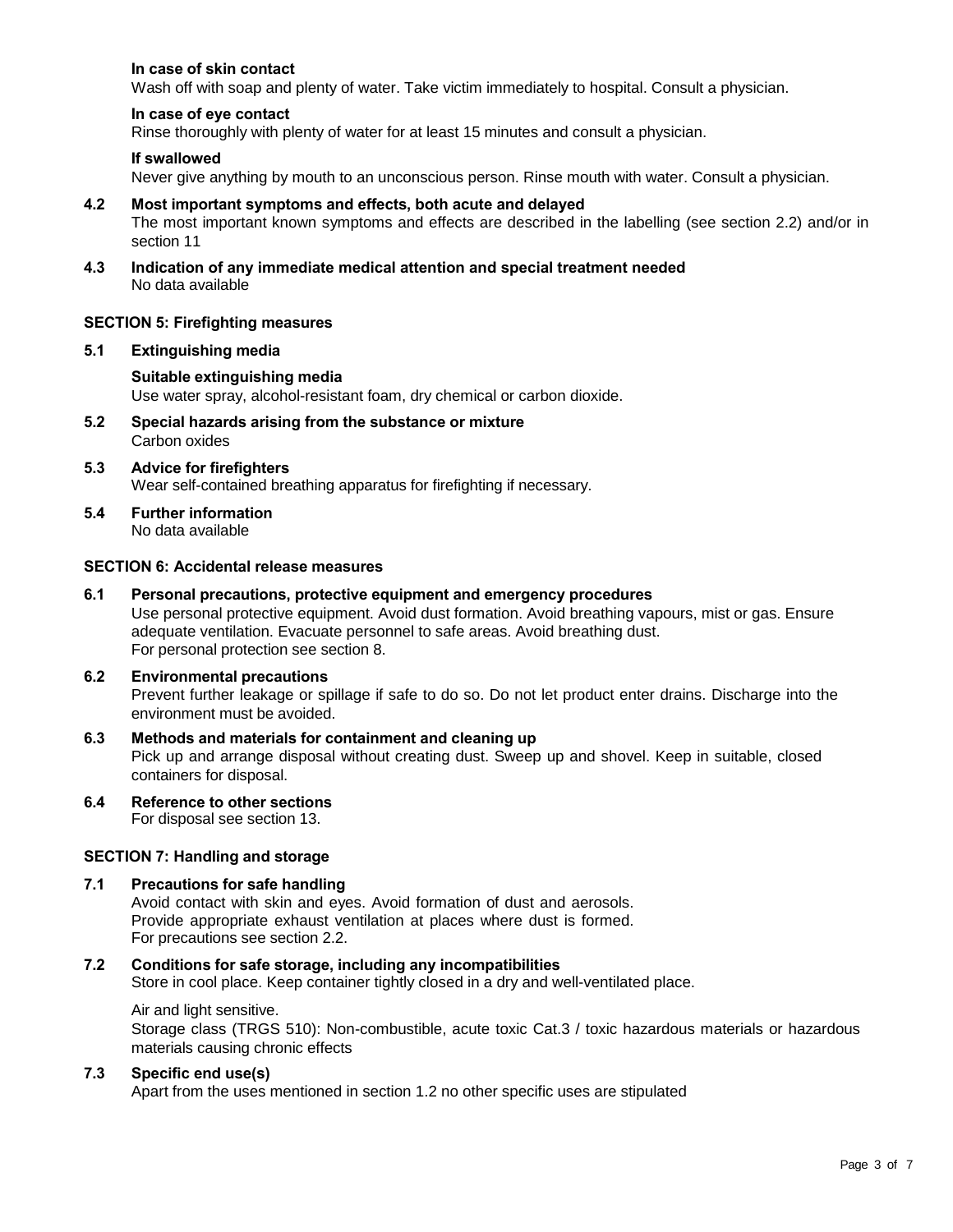## **SECTION 8: Exposure controls/personal protection**

#### **8.1 Control parameters**

#### **Components with workplace control parameters**

## **8.2 Exposure controls**

#### **Appropriate engineering controls**

Handle in accordance with good industrial hygiene and safety practice. Wash hands before breaks and at the end of workday.

#### **Personal protective equipment**

#### **Eye/face protection**

Face shield and safety glasses Use equipment for eye protection tested and approved under appropriate government standards such as NIOSH (US) or EN 166(EU).

#### **Skin protection**

Handle with gloves. Gloves must be inspected prior to use. Use proper glove removal technique (without touching glove's outer surface) to avoid skin contact with this product. Dispose of contaminated gloves after use in accordance with applicable laws and good laboratory practices. Wash and dry hands.

## **Body Protection**

Complete suit protecting against chemicals, The type of protective equipment must be selected according to the concentration and amount of the dangerous substance at the specific workplace.

#### **Respiratory protection**

Where risk assessment shows air-purifying respirators are appropriate use a full-face particle respirator type N100 (US) or type P3 (EN 143) respirator cartridges as a backup to engineering controls. If the respirator is the sole means of protection, use a full-face supplied air respirator. Use respirators and components tested and approved under appropriate government standards such as NIOSH (US) or CEN (EU).

#### **Control of environmental exposure**

Prevent further leakage or spillage if safe to do so. Do not let product enter drains. Discharge into the environment must be avoided.

### **SECTION 9: Physical and chemical properties**

#### **9.1 Information on basic physical and chemical properties**

| a) | Appearance                                         | Form: solid                              |
|----|----------------------------------------------------|------------------------------------------|
| b) | Odour                                              | No data available                        |
| C) | Odour Threshold                                    | No data available                        |
| d) | рH                                                 | 4,5                                      |
| e) | Melting point/freezing<br>point                    | Melting point/range: 109 - 112 °C - lit. |
| f) | Initial boiling point and<br>boiling range         | 178 °C at 21 hPa - lit.                  |
| g) | Flash point                                        | 127 °C - closed cup                      |
| h) | Evaporation rate                                   | No data available                        |
| i) | Flammability (solid, gas)                          | No data available                        |
| j) | Upper/lower<br>flammability or<br>explosive limits | Lower explosion limit: $1,4\%$ (V)       |
| k) | Vapour pressure                                    | 1 hPa at 21,1 °C                         |
| I) | Vapour density                                     | No data available                        |
| m) | Relative density                                   | 1,28 g/cm3 at 20 °C                      |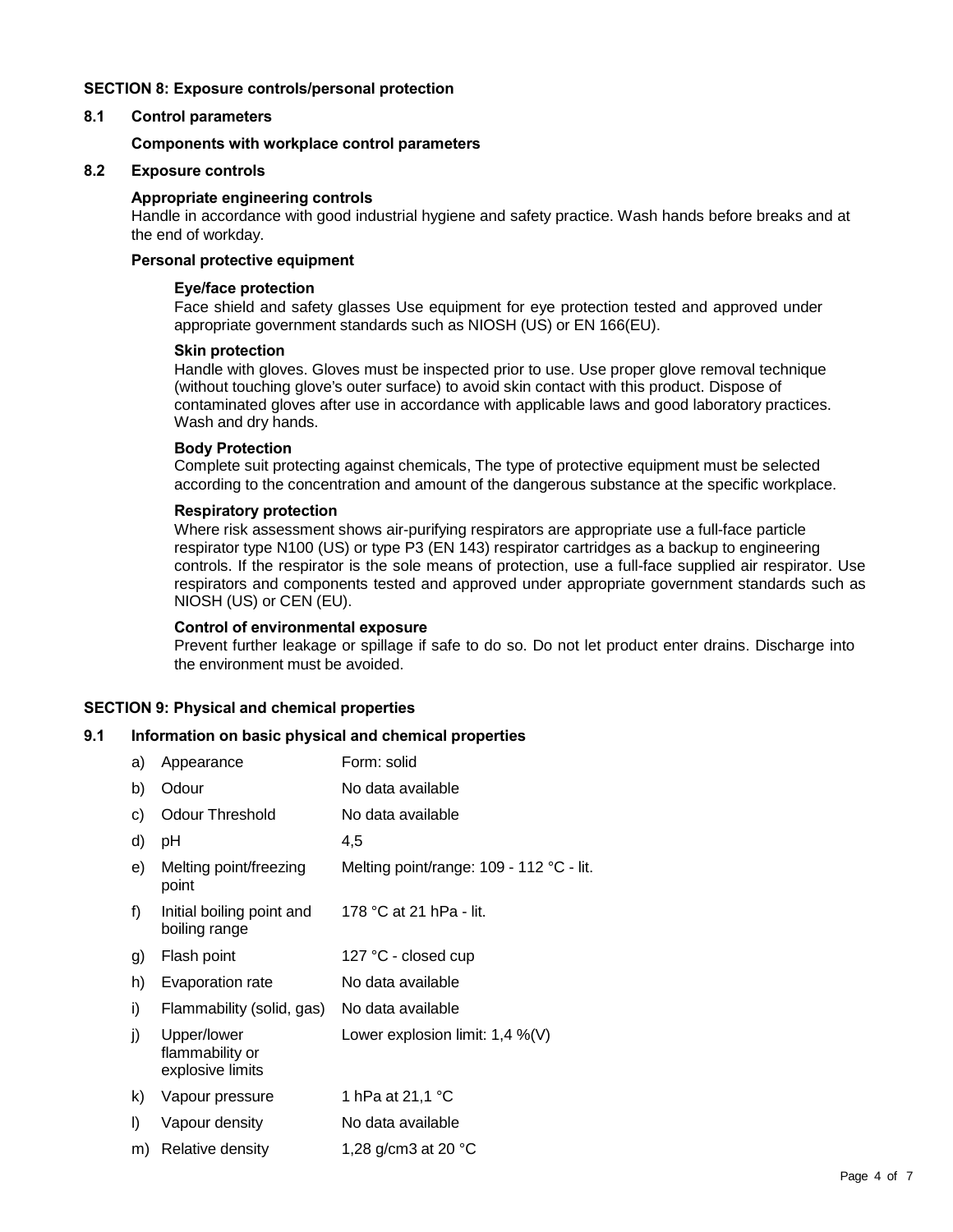|     | n) | Water solubility                           | 717 g/l at 25 °C - soluble |
|-----|----|--------------------------------------------|----------------------------|
|     | O) | Partition coefficient: n-<br>octanol/water | log Pow: 0,8 at 20 $°C$    |
|     | p) | Auto-ignition<br>temperature               | No data available          |
|     | q) | Decomposition<br>temperature               | No data available          |
|     | r) | Viscosity                                  | No data available          |
|     | S) | <b>Explosive properties</b>                | Not explosive              |
|     | t) | Oxidizing properties                       | No data available          |
| 9.2 |    | Other safety information                   |                            |
|     |    | Surface tension                            | 72 mN/m at 20 $\degree$ C  |
|     |    | Dissociation constant                      | 9,81 at 25 °C              |
|     |    | SECTION 10: Stability and reactivity       |                            |

## **SECTION 10: Stability and reactivity**

#### **10.1 Reactivity** No data available

- **10.2 Chemical stability** Stable under recommended storage conditions.
- **10.3 Possibility of hazardous reactions** No data available
- **10.4 Conditions to avoid** No data available
- **10.5 Incompatible materials** Oxidizing agents, Iron and iron salts.
- **10.6 Hazardous decomposition products** Other decomposition products - No data available In the event of fire: see section 5

#### **SECTION 11: Toxicological information**

#### **11.1 Information on toxicological effects**

#### **Acute toxicity**

LD50 Oral - Rat - male and female - 510 mg/kg (OECD Test Guideline 401)

LD50 Dermal - Rabbit - male - 2.830 mg/kg

#### **Skin corrosion/irritation** Skin - Rabbit

Result: Irritating to skin. - 24 h

#### **Serious eye damage/eye irritation**

Eyes - Rabbit Result: Irreversible effects on the eye - 72 h

## **Respiratory or skin sensitisation**

in vivo assay - Mouse Result: The product is a skin sensitiser, sub-category 1B. (OECD Test Guideline 429)

#### **Germ cell mutagenicity**

Ames test Salmonella typhimurium Result: negative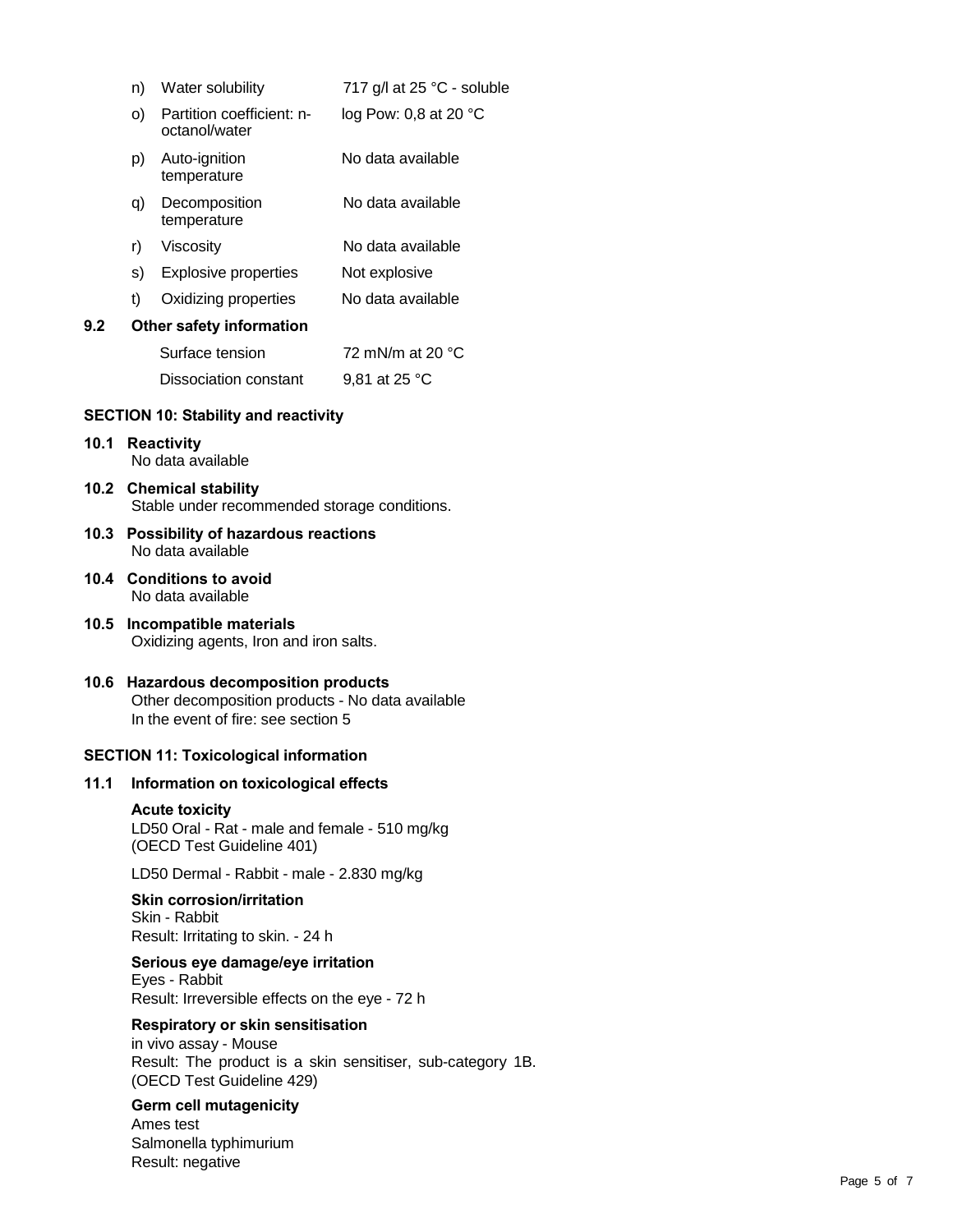Rat - male and female Result: negative

#### **Carcinogenicity**

Carcinogenicity - Rat - male and female - Oral No significant adverse effects were reported

IARC: 3 - Group 3: Not classifiable as to its carcinogenicity to humans (1,3-Benzenediol)

#### **Reproductive toxicity**

Reproductive toxicity - Rat - male and female - Oral No significant adverse effects were reported

Developmental Toxicity - Rat - Oral No significant adverse effects were reported

#### **Specific target organ toxicity - single exposure** No data available

**Specific target organ toxicity - repeated exposure** No data available

#### **Aspiration hazard**

No data available

#### **Additional Information**

Repeated dose Rat - male and female - Oral - NOAEL : 80 mg/kg - OECD Test Guideline 408 toxicity RTECS: VG9625000

To the best of our knowledge, the chemical, physical, and toxicological properties have not been thoroughly investigated.

#### **SECTION 12: Ecological information**

#### **12.1 Toxicity**

| Toxicity to fish                                          | flow-through test LC50 - Pimephales promelas (fathead minnow) - 29,5 mg/l -<br>96 h                                 |
|-----------------------------------------------------------|---------------------------------------------------------------------------------------------------------------------|
| Toxicity to daphnia and<br>other aquatic<br>invertebrates | semi-static test EC50 - Daphnia magna (Water flea) - 1 mg/l - 48 h<br>(OECD Test Guideline 202)                     |
| Toxicity to algae                                         | static test EC50 - Pseudokirchneriella subcapitata (green algae) - > 97 mg/l -<br>72 h<br>(OECD Test Guideline 201) |
| Toxicity to bacteria                                      | Respiration inhibition EC50 - activated sludge - 79 mg/l - 3 h<br>(OECD Test Guideline 209)                         |

#### **12.2 Persistence and degradability**

Biodegradability aerobic - Exposure time 14 d Result: 66,7 % - Readily biodegradable (OECD Test Guideline 301C)

#### **12.3 Bioaccumulative potential** No data available

# **12.4 Mobility in soil**

No data available

## **12.5 Results of PBT and vPvB assessment**

This substance/mixture contains no components considered to be either persistent, bioaccumulative and toxic (PBT), or very persistent and very bioaccumulative (vPvB) at levels of 0.1% or higher.

## **12.6 Other adverse effects**

Very toxic to aquatic life.